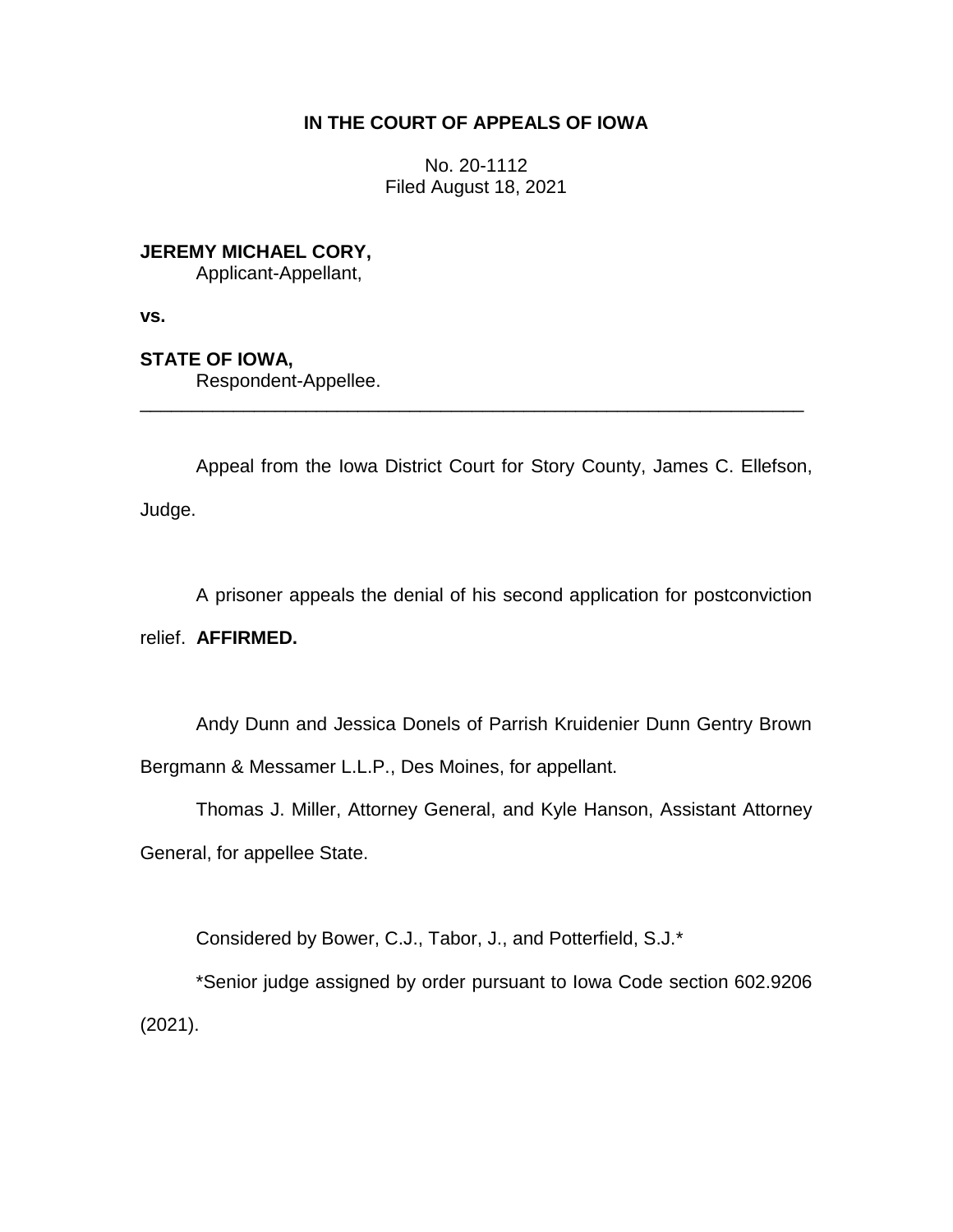## **TABOR, Judge.**

A jury convicted Jeremy Cory of first-degree murder in the 2014 shooting death of his wife, Vallerie. We upheld his conviction on direct appeal after finding "overwhelming evidence" supported the guilty verdict. *See State v. Cory*, No. 14-1436, 2015 WL 7567527, at \*1 (Iowa Ct. App. Nov. 25, 2015). He first sought postconviction relief (PCR) in 2016. The district court dismissed his application. We affirmed but noted Cory could pursue his ineffective-assistanceof-counsel claims in a second PCR action. *See Cory v. State*, No. 16-2059, 2018 WL 2084906, at \*3 (Iowa Ct. App. May 2, 2018). He did just that. But the district court again denied relief. Cory now complains both his trial and appellate counsel were ineffective in numerous ways. As a threshold issue, he invites us to adopt a new harmless-error standard when resolving his ineffective-assistance-of-counsel claims under article I, section 10 of the Iowa Constitution.

Because our supreme court has not yet addressed whether Iowa should adopt its own standard for deciding ineffective-assistance claims under the state constitution, we decline Cory's invitation. And because Cory fails to meet his burden of proving either a breach of duty or prejudice under *Strickland v. Washington*, 466 U.S. 668, 687 (1984), we affirm the denial of relief.

## **I. Facts and Prior Proceedings**

The State charged Cory with first-degree murder, a class "A" felony, after officers found his wife's decomposing body in an upstairs bedroom while executing

2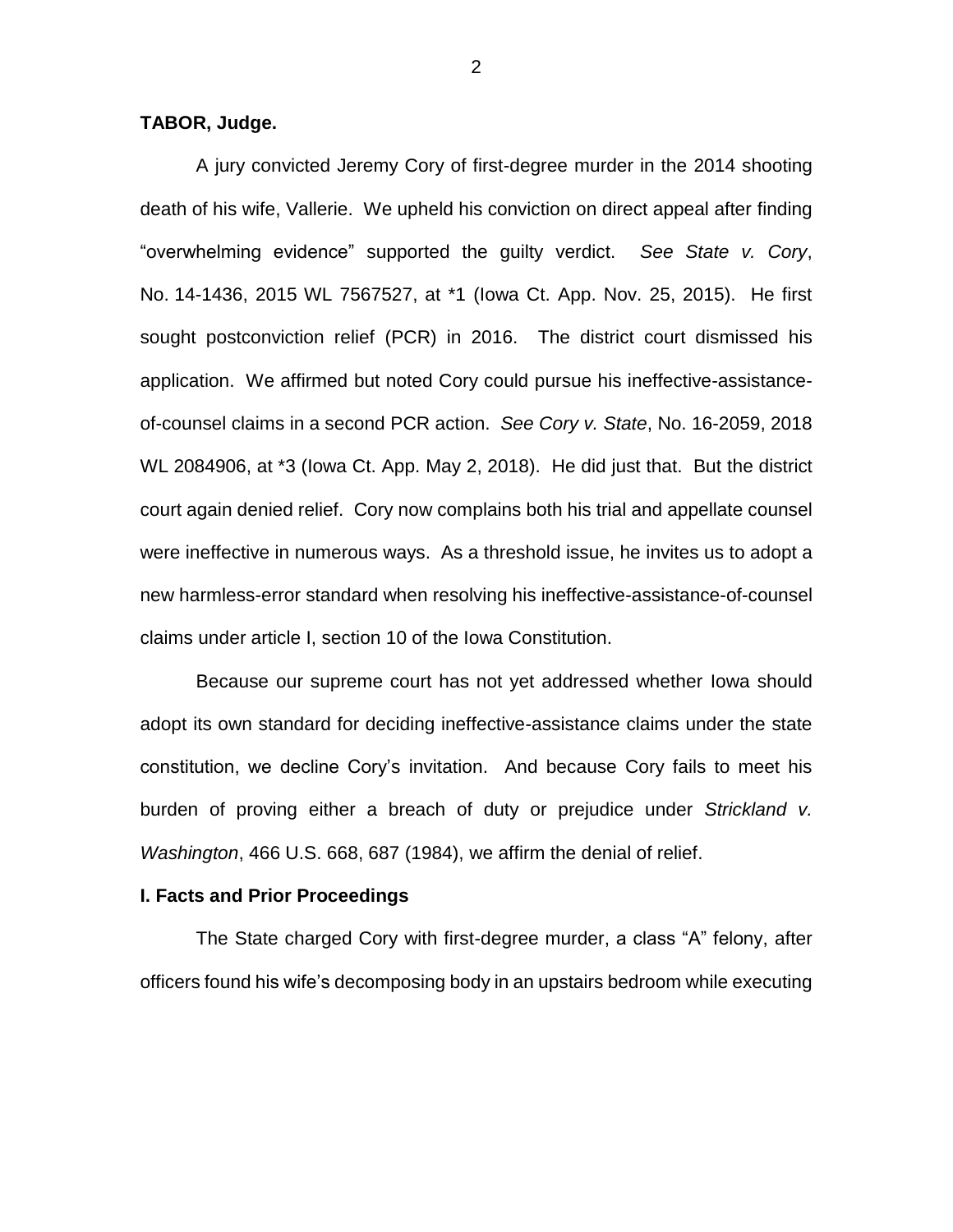a search warrant at the couple's home.<sup>1</sup> Before trial, the defense moved to suppress Cory's statements to police under the Fifth and Sixth Amendments. The motion alleged his consumption of alcohol and pain medication before the interview rendered his statements involuntary. The district court denied the motion to suppress.

Also before trial, the State moved to exclude all evidence of Cory's intoxication at the time of his arrest and his history of alcohol use based on his failure to timely raise intoxication as an affirmative defense. The court agreed evidence related to Cory's alcoholism (or reputation as an alcoholic) would be inadmissible because it related to the intoxication defense. Yet the court suggested Cory could offer direct proof of his alcohol use during the four days between his alleged discovery of his wife's body and his arrest to explain his suspicious conduct. After conferring with the attorneys, the court clarified that the defense would still need to prove relevance to admit that evidence at trial.

Despite the court's ruling, defense counsel sought to ask potential jurors about their experiences with alcoholism and intoxication. Counsel urged that knowing the jurors' views on alcohol abuse was crucial to Cory's case outside of the intoxication defense. Disagreeing, the court denied the defense request. Counsel argued for the record that her inability to weed out jurors on this basis violated Cory's constitutional rights. The court rejected that argument.

 $\overline{a}$ 

<sup>&</sup>lt;sup>1</sup> Police obtained a search warrant after Cory lied during a welfare check on the victim; Cory professed he did not want them to go upstairs because he had a marijuana growing operation there. When officers returned with the warrant to search for illegal drugs, they discovered the body. The medical examiner determined Vallerie had been dead for at least forty-eight hours and may have been killed up to seven days before police discovered her body.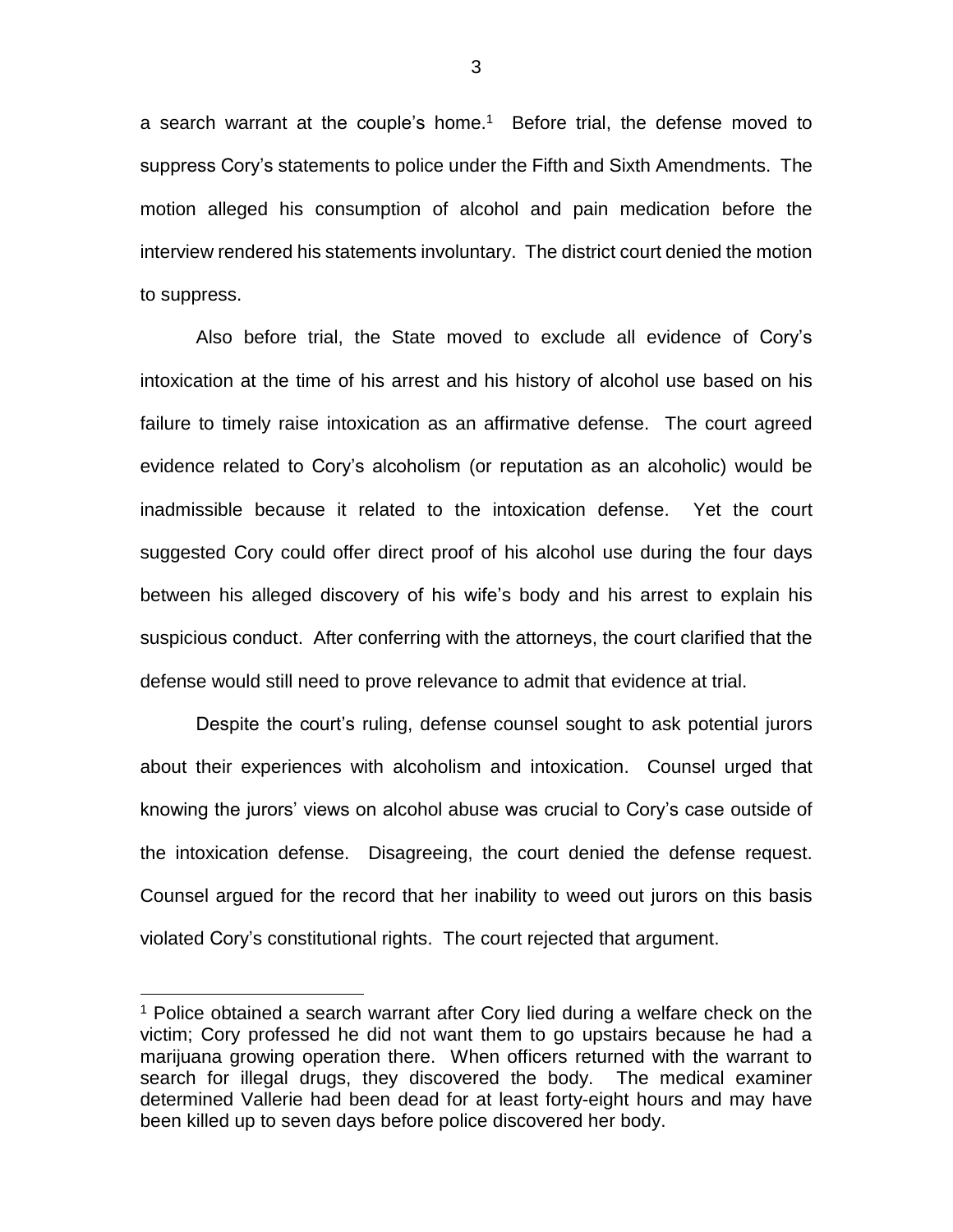After an eight-day trial, the jury found Cory guilty as charged. The district court sentenced him to life in prison without the possibility of parole. On direct appeal, Cory challenged his conviction on several grounds, including the court's limitation on voir dire. Plus, Cory argued his trial counsel should have moved to suppress under article I, section 10 of the Iowa Constitution, as well as alleging federal constitutional grounds. In resolving his claims, we acknowledged the district court went too far by prohibiting all discussion of alcohol abuse during jury selection. But we found the error harmless and affirmed the conviction. *Cory*, 2015 WL 7567527, at \*10. And we preserved the ineffective-assistance claim for further record development. *Id.* at \*11. Procedendo issued in February 2016.

Two months later, Cory filed his first application for PCR. He alleged (1) his trial counsel rendered ineffective assistance by advising him not to testify; (2) the prosecution withheld exculpatory evidence; and (3) the cumulative effect of trial counsel's errors denied him a fair and impartial trial. The State moved for summary disposition. PCR counsel resisted dismissal as "premature." Citing the lack of "evidence, affidavits, record, or testimony" in Cory's resistance, the district court granted the State's motion for summary dismissal; we affirmed. Procedendo issued in July 2018.

In January 2019, Cory filed his second PCR application, which included new claims against his trial, appellate, and first PCR counsel under both the Sixth Amendment and article 1, section 10 of the Iowa Constitution. He proposed the state constitution should recognize broader protection for criminal defendants by shifting the burden of proving prejudice to the State. In the alternative, Cory alleged that all the attorneys' errors, when taken together, denied him a fair trial.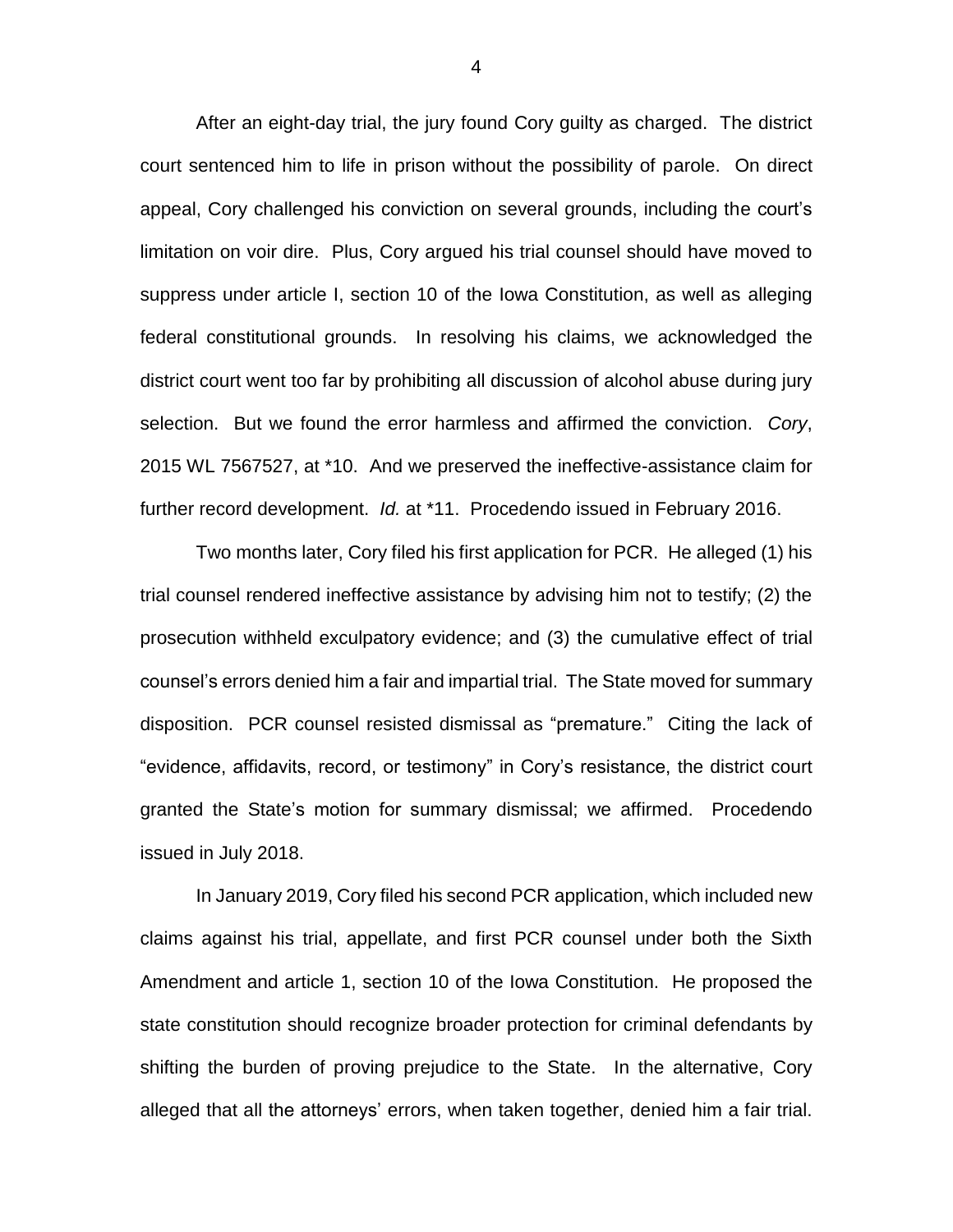To remedy those violations, Cory asked the court to reverse his conviction and order a new trial.

The district court addressed Cory's ineffective-assistance claims under the two-pronged *Strickland* test, reasoning, "This court has not seen any indication that either the Iowa Legislature or the Iowa Supreme Court would adopt a different Iowa standard." Applying that framework, the court held that neither trial nor appellate counsel breached their duties. And none of the alleged errors, individually or cumulatively, satisfied the test for prejudice. Because Cory did not prove either prong, the court denied relief. Finding no basis for granting a new trial, the court declined to consider the remaining claims related to Cory's first PCR counsel. Cory appeals.

#### **II. Scope and Standard of Review**

We normally review PCR rulings for correction of legal error. *Castro v. State*, 795 N.W.2d 789, 792 (Iowa 2011). But when the action involves constitutional claims, such as ineffective assistance of counsel, we apply de novo review. *Linn v. State*, 929 N.W.2d 717, 729 (Iowa 2019).

#### **III. Analysis**

#### **A. Ineffective Assistance of Counsel**

In challenging the denial of his second PCR, Cory abandons his claims against his first PCR counsel. He now focuses on what his trial and appellate counsel did or did not do that led to his conviction. Before turning to those claims, we must address Cory's threshold question: should a harmless-error standard govern ineffective-assistance-of-counsel claims brought under article I, section 10 of the Iowa Constitution?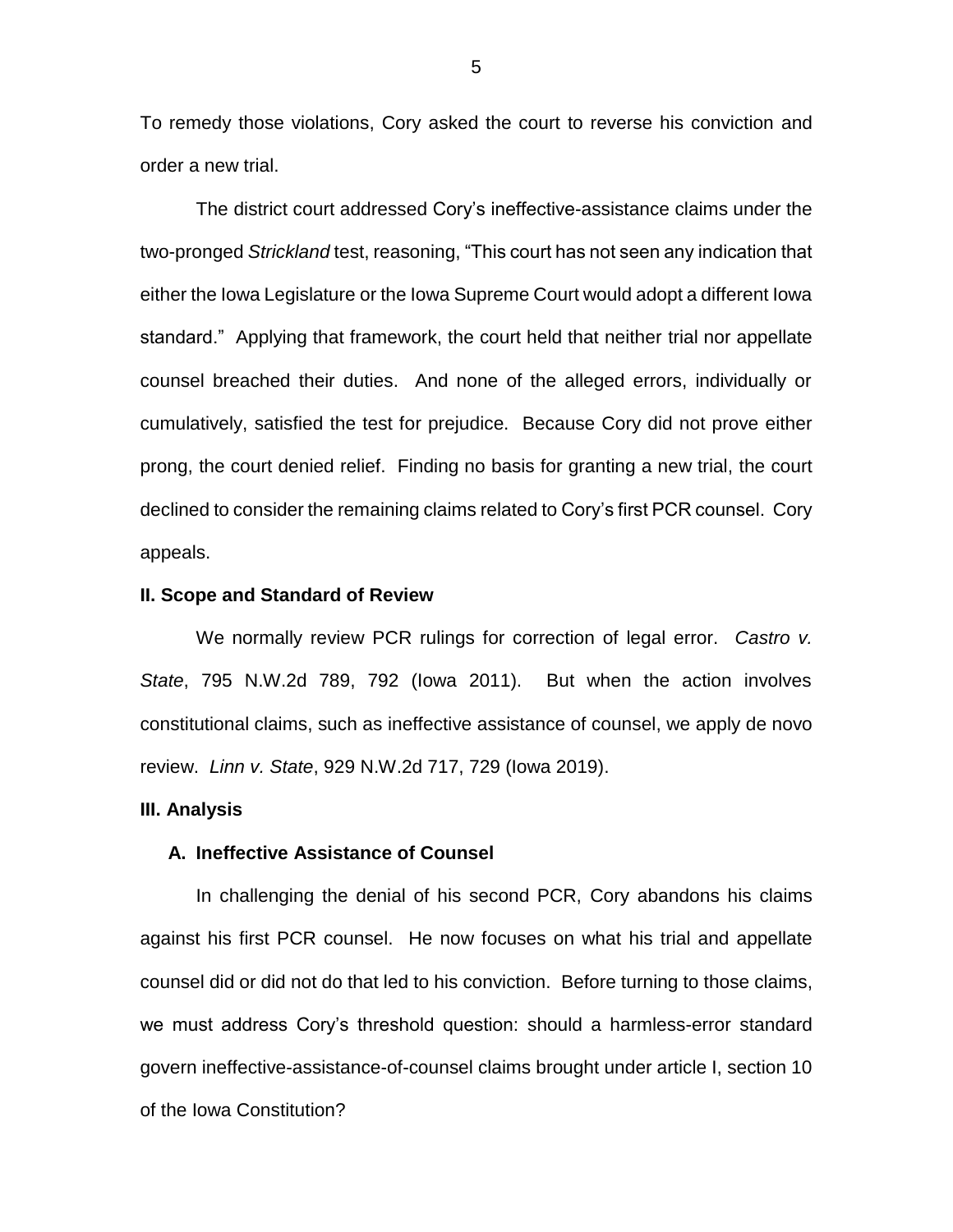The State criticizes Cory's harmless-error proposal as "an extreme departure" from the widely accepted *Strickland* standard. It contends neither the constitutional provision nor related case law supports adopting a different prejudice standard, let alone harmless error. The State correctly notes that in recent cases, we declined to interpret the right to counsel provision of article I, section 10 differently from the Sixth Amendment.<sup>2</sup> *See Beloved v. State*, No. 17-1908, 2019 WL 1300224, at \*1 (Iowa Ct. App. Mar. 20, 2019) (rejecting claim that district court should have applied "a less deferential standard" of prejudice under Iowa Constitution because supreme court has long followed federal framework); *Hicks v. State*, No. 18-1625, 2019 WL 4297874, at \*3 (Iowa Ct. App. Sept. 11, 2019) (noting we are "not at liberty to overrule controlling supreme court precedent" and interpret right to counsel provision of article I, section 10 broader than its federal counterpart). Our unpublished decisions are persuasive rather than binding precedents. Yet we agree it is not for us to adopt a new standard under the state constitution when our supreme court has already established *Strickland* as the governing framework for all ineffective-assistance-of-counsel claims. So we opt to apply that same standard here.

To prevail on his claims of ineffective assistance, Cory must prove his trial and appellate counsel each failed to perform an essential duty and prejudice resulted. *See Strickland*, 466 U.S. at 687; *Ledezma v. State*, 626 N.W.2d 134, 141 (Iowa 2001) ("We judge ineffective assistance of appellate counsel claims against the same two-pronged test utilized for ineffective assistance of trial counsel

 $\overline{a}$ 

<sup>&</sup>lt;sup>2</sup> Cory does not address those decisions in his reply brief.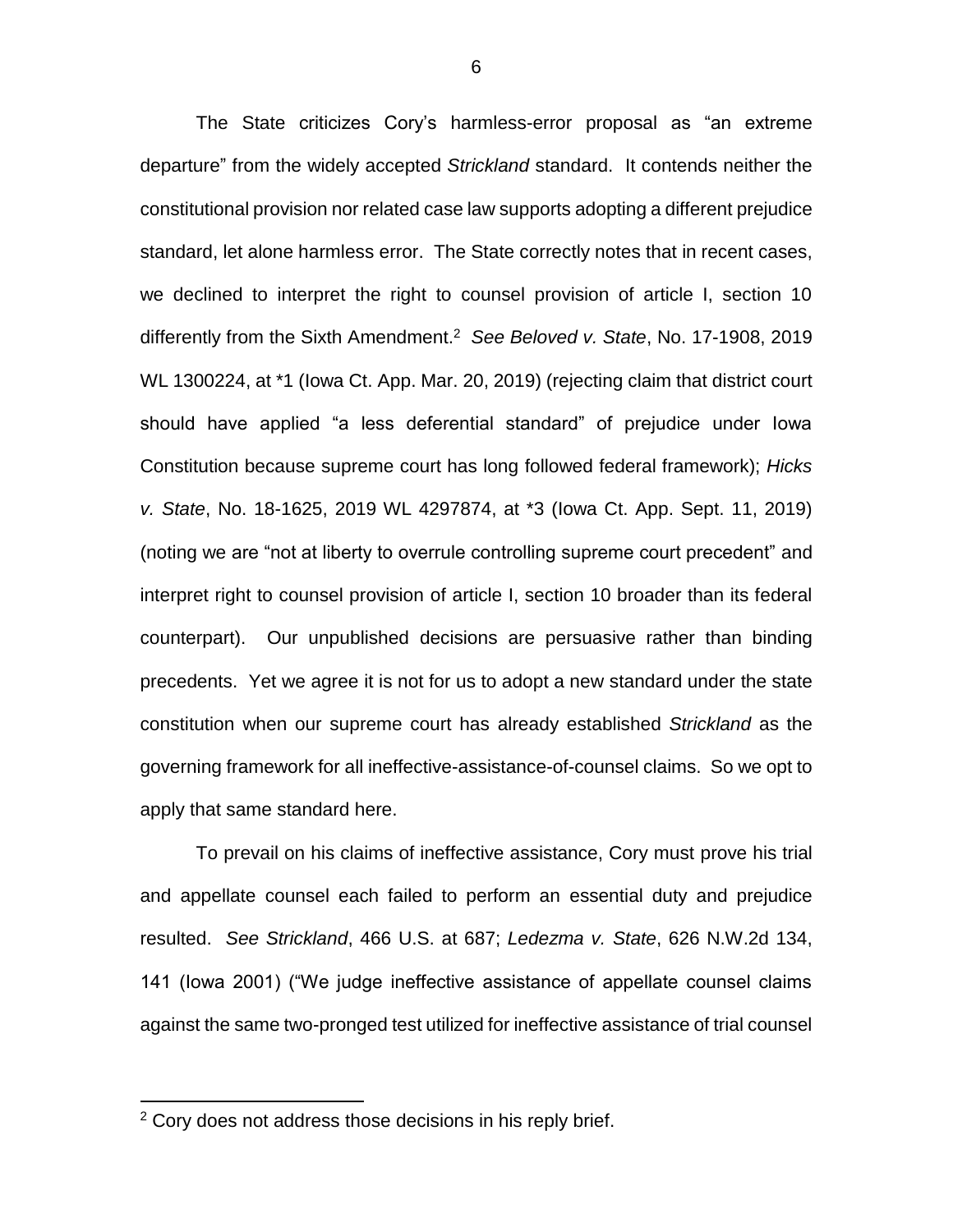claims."). We deny a claim if either prong is unproven. *State v. Boothby*, 951 N.W.2d 859, 863 (Iowa 2020). On the duty prong, Cory must show counsel "performed below the standard demanded of a reasonably competent attorney." *Ledezma*, 626 N.W.2d at 142. In deciding what is reasonable, we consider whether there was a strategic reason for counsel's omissions. *Id*.; *State v. Davis*, 951 N.W.2d 8, 16 (Iowa 2020). We are more likely to find a breach of duty when the record reveals "no possible strategic reason" for counsel's decisions. *Davis*, 951 N.W.2d at 17 (quoting *State v. Harris*, 891 N.W.2d 182, 186–87 (Iowa 2017)). As for prejudice, Cory must show there was a reasonable probability of a different outcome. *Boothby*, 951 N.W.2d at 863 (citations omitted).

Cory argues trial and appellate counsel were ineffective in several ways. These include: (1) failing to preserve error on juror prejudice after the denial of two challenges for cause and then not addressing that denial on direct appeal; (2) failing to identify article I, section 10 of the Iowa Constitution as a basis for suppressing his statements to police and then failing to raise the Sixth Amendment ground on appeal; (3) failing to obtain an expert witness to testify about alcohol abuse; (4) failing to challenge evidentiary issues concerning improper opinion testimony on appeal; and (5) failing to object to improper statements in the State's closing argument. We will address each claim in turn.

## **1. Jury Selection**

Cory first contends his trial counsel performed below professional norms by failing to identify on the record which of the seated jurors he would have removed with peremptory challenges but for the district court's refusal to strike two jurors for cause. He argues under *State v. Neuendorf*, 509 N.W.2d 743 (Iowa 1993),

7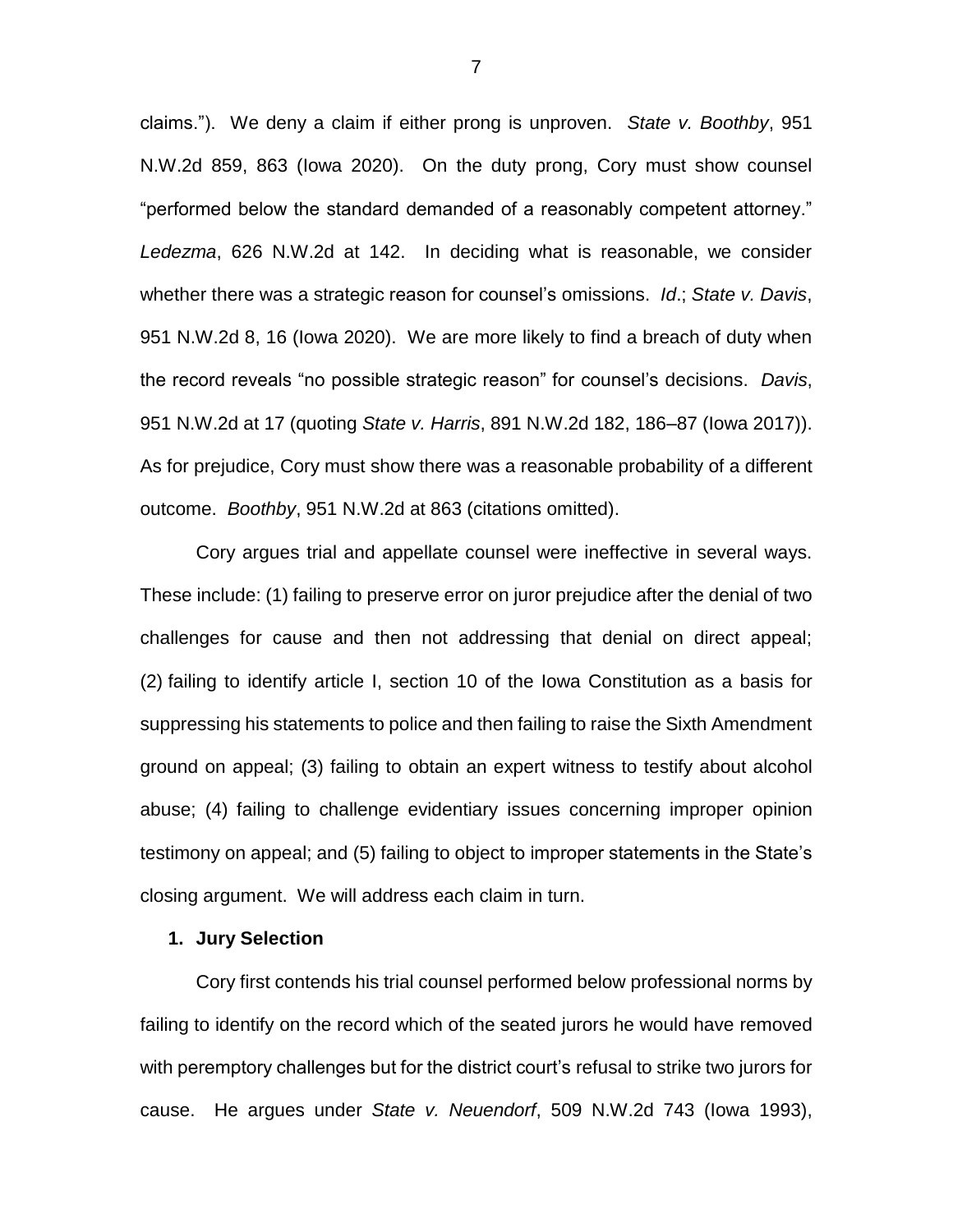counsel had a duty to preserve error on the improper denial of his challenges for cause by showing the jurors who actually rendered his verdict were not impartial. Cory suggests that in failing to create that record, his attorney thwarted his chance for reversal of his conviction on direct appeal because—without those crucial facts—he could not show the court's error was prejudicial.

But as the State points out, Cory's argument presupposes the denial of his for-cause challenges was improper. Under *Neuendorf*, reversal may be warranted if the district court erred in denying a challenge for cause *and* that error led to prejudice by the seated jury. 509 N.W.2d at 746. The supreme court abandoned the "automatic reversal rule," holding that an improper denial of a challenge for cause "is not automatically a ground for reversal when the juror in question has been removed through the use of a peremptory challenge." *Id.* at 744 (overruling *State v. Beckwith*, 46 N.W.2d 20 (Iowa 1951), which reiterated that prejudice would be presumed if defendant was forced to use peremptory challenge to cure improper ruling on challenge for cause). Instead, the record must also show the partiality of the remaining jurors prejudiced the defendant. Cory focuses only on that latter part. Yet we need not discuss prejudice if the court made no error. *See State v. Mootz*, 808 N.W.2d 207, 222 (Iowa 2012) (noting *Neuendorf* provides a "remedy for a litigant who is wrongly denied a challenge for cause").

So we first ask whether the district court wrongly overruled Cory's challenges for cause. *See* Iowa R. Crim. P. 2.18(5)(k) (allowing challenge to prospective jurors "[h]aving formed or expressed such an opinion as to the guilt or innocence of the defendant as would prevent [them] from rendering a true verdict upon the evidence submitted on the trial"). The court has "broad discretion" in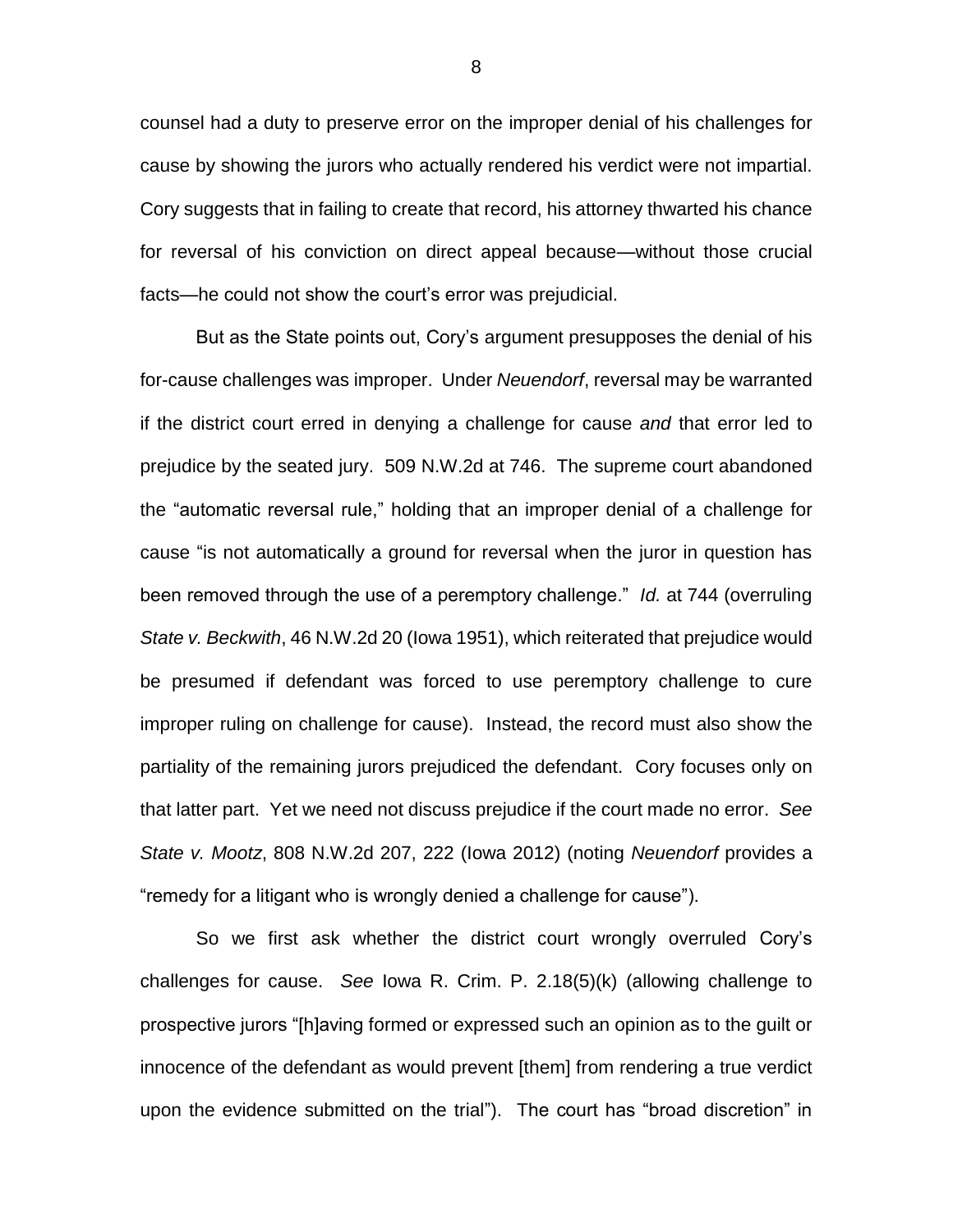ruling on those challenges. *Neuendorf*, 509 N.W.2d at 746. Here, the defense moved to strike prospective jurors R.D. and T.B., who had experiences with domestic abuse. Counsel questioned their ability to remain impartial given the State's allegation that Cory was hostile toward his wife. The court asked them if, despite their views, they could follow jury instructions and consider only the evidence presented by the parties in rendering a verdict. Both assured they could separate the evidence from their own experiences and remain objective when applying the law to the facts. To be sure, T.B. was less definitive than R.D., saying, "I think that I could" rather than "yes." But she added that the allegations of domestic violence in the State's case had no bearing on her determination of the defendant's guilt.

Given the jurors' responses, we discern no abuse of discretion in the denial of Cory's challenges for cause. The district court had no reason to believe that either R.D. or T.B. could not overcome their biases if seated on the jury. *See id.* (distinguishing *State v. Simmons*, 454 N.W.2d 866, 868 (Iowa 1990), in which the jurors affirmatively told the court "they would withhold judgment and presume the defendant innocent until the evidence proved otherwise"). The record shows neither potential juror held preconceived opinions about Cory's guilt or other aspects of the case based on their past experiences. So the court did not err in refusing to disqualify them for cause. Because the denial was proper, trial counsel had no duty to preserve error on juror prejudice following voir dire.

For that same reason, we reject Cory's claim that appellate counsel was ineffective by not addressing the improper denial of his challenges for cause. As the PCR court noted, "[t]here was nothing for trial counsel to preserve" and "this

9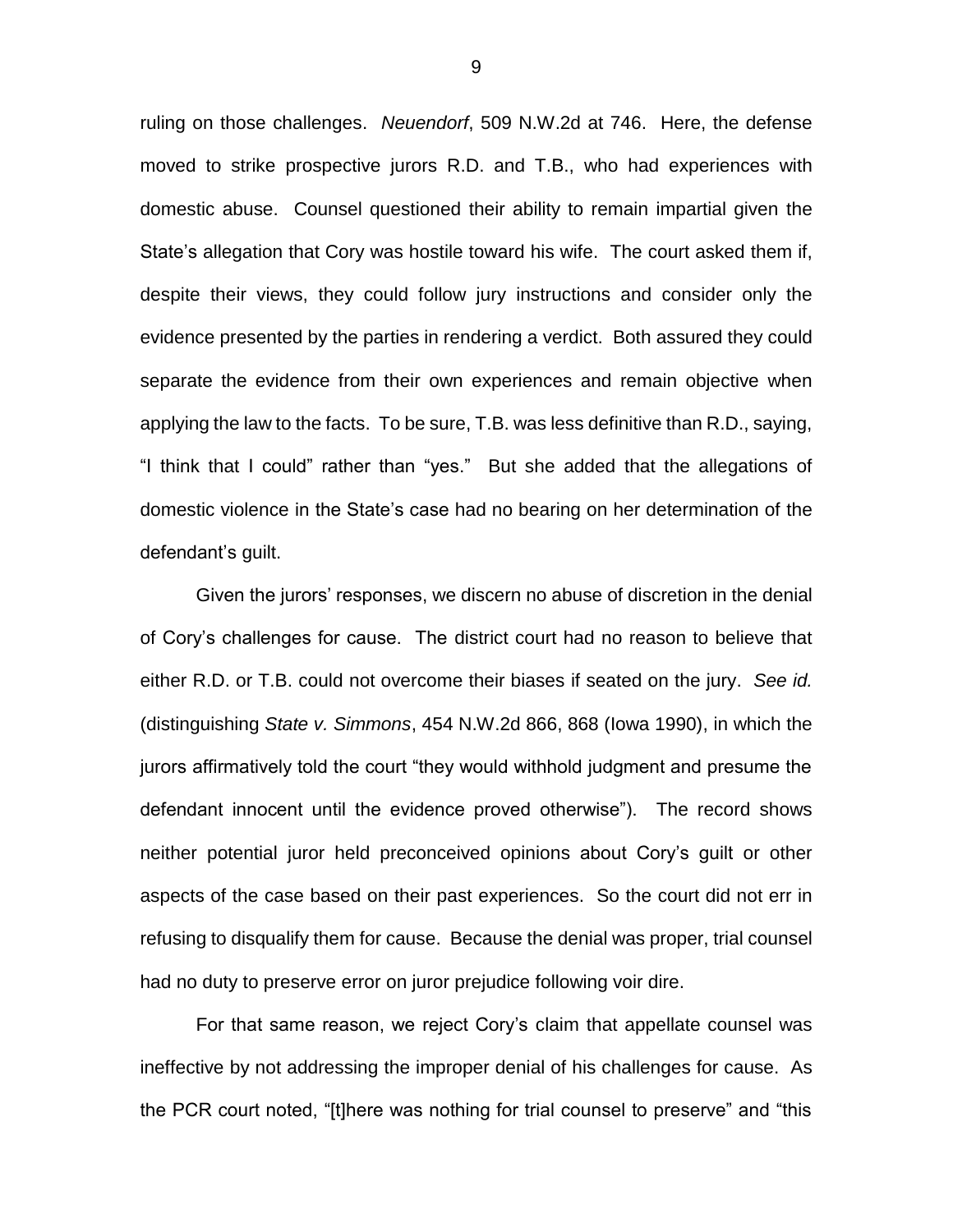was not an issue that presented any likelihood of success on appeal." Thus, Cory failed to prove trial and appellate counsel performed deficiently in handling issues related to jury selection.

### **2. Motion to Suppress Statements**

As his second complaint, Cory argues he received ineffective assistance when trial counsel failed to raise an argument under article I, section 10 of the Iowa Constitution in moving to suppress his incriminating statements. Inversely, he asserts appellate counsel was remiss in raising the article I, section 10 argument on direct appeal but failing to address the preserved Sixth Amendment claim. According to Cory, those omissions constituted deficient performance and led to prejudice. But for trial counsel's error, Cory claims the court would have suppressed his statements under article I, section 10 because his right to counsel attached before the criminal complaint. As for appellate counsel's omission, Cory contends her failure to pursue his Sixth Amendment claim prevented him from seeking habeas corpus relief.

In denying both claims in the second PCR, the district court found neither trial nor appellate counsel breached a duty. *See State v. Evans*, 495 N.W.2d 760 (Iowa 1993). The *Evans* court acknowledged "the right to counsel may attach prior to the filing of a trial information or indictment, depending, in part, on the level of prosecutorial involvement." *Id.* at 764–65 (citing *State v. Jackson*, 380 N.W.2d 420, 423 (Iowa 1986)). But the court reiterated its preference for the bright-line federal rule—requiring "institution of formal proceedings." *See Evans*, 495 N.W.2d at 765. After reviewing *Evans* and related cases, the district court held: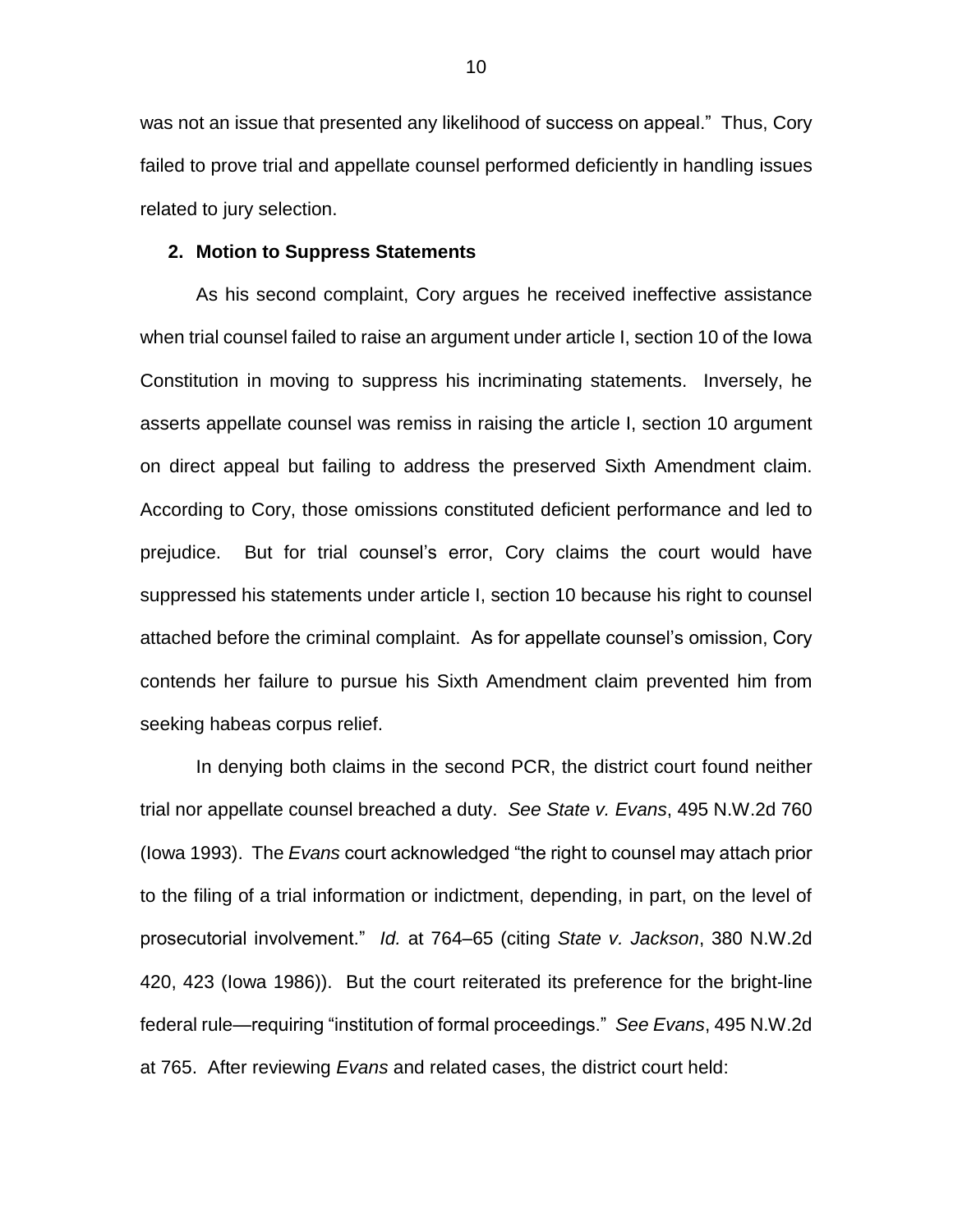Whether the bright-line approach ultimately prevails in Article I, section 10 law, which seems likely, or the totality of the circumstances wins the day, the facts of this case would not support a finding or conclusion that Mr. Cory's right to counsel had attached at the time of the [Division of Criminal Investigation (DCI)] interrogation at the Huxley police station under either approach.

The court reasoned the prosecutors involved in Cory's case "did not have sufficient participation in the interrogation to cause the right to counsel to attach even under the totality of the circumstances approach."

On appeal, Cory insists the "extensive involvement of three prosecuting attorneys" after his arrest, but before the filing of a criminal complaint, triggered his right to counsel under article I, section  $10<sup>3</sup>$  The State counters that the broader protection afforded under the state constitution does not apply before a criminal case is initiated. We agree with the State on this point.

Cory acknowledges his interview with police occurred six hours before a DCI agent filed the criminal complaint. Yet he argues: "Holding that he was not entitled to an attorney merely because the complaint had yet to be filed would allow the government to zero in on a suspect and question him in violation of his right to counsel." He suggests the only reason the criminal complaint had not been filed when police questioned him was because the clerk's office was closed. Even if we agreed with that premise, Cory's argument fails.

 $\overline{a}$ 

<sup>&</sup>lt;sup>3</sup> Our supreme court has interpreted that provision as extending broader protections than the Sixth Amendment because not only does the right to counsel attach in "all criminal prosecutions," but also in "cases involving the life, or liberty of an individual." *See State v. Young*, 863 N.W.2d 249, 279 (Iowa 2016) (clarifying "cases" language guarantees protections where "no formal criminal prosecution was or could be instituted").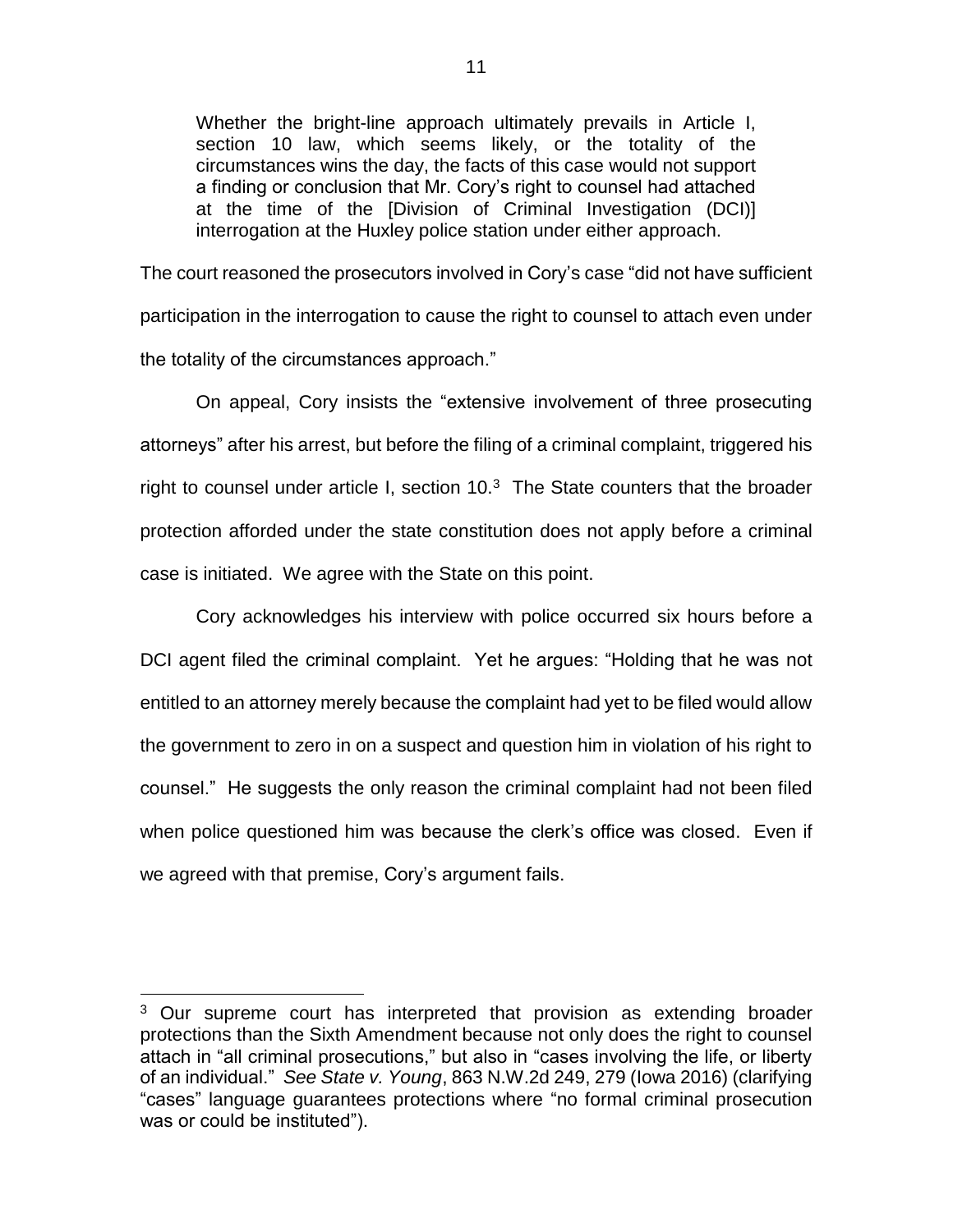Cory had no right to counsel under article I, section 10 during the police interview. *See State v. Green*, 896 N.W.2d 770, 778 (Iowa 2017) ("The adversarial process that gives rise to the right to counsel includes the accusatory stage, but excludes the investigatory stage."); *see also State v. Sewell*, 960 N.W.2d 640, 650 (Iowa 2021) (reiterating "view that the article I, section 10 right to counsel does not attach prior to the initiation of a case or prosecution"). While police were interviewing Cory at the station, prosecutors were at his home, assisting DCI agents in obtaining a second search warrant. In her deposition, then Story County Attorney Jessica Reynolds recalled waiting outside with other prosecutors for several hours as DCI agents executed the search warrant and secured the crime scene. According to her testimony, Reynolds had no interactions with Cory, who had left the house "long" before their investigation.

Thus, any involvement by prosecutors was to advance an ongoing police investigation. Contrary to Cory's claim that "prosecutorial forces" targeted him as the sole perpetrator from the onset, none of the prosecutors confronted Cory about his wife's murder. Nor did the prosecutors participate in or observe the police interview. Instead, they focused on assisting law enforcement with the search warrant and observing the crime scene. Once that investigation concluded, it was the DCI that filed the criminal complaint. The trial information came eight days after the complaint. Given this timeline, Cory's interview occurred during the investigatory stage, before he was entitled to the assistance of counsel under article I, section 10. *See Green*, 896 N.W.2d at 779 (noting "our constitution does not give the right to counsel as a protection from all police encounters"). Because his right to counsel had not attached at the time of the interview, counsel had no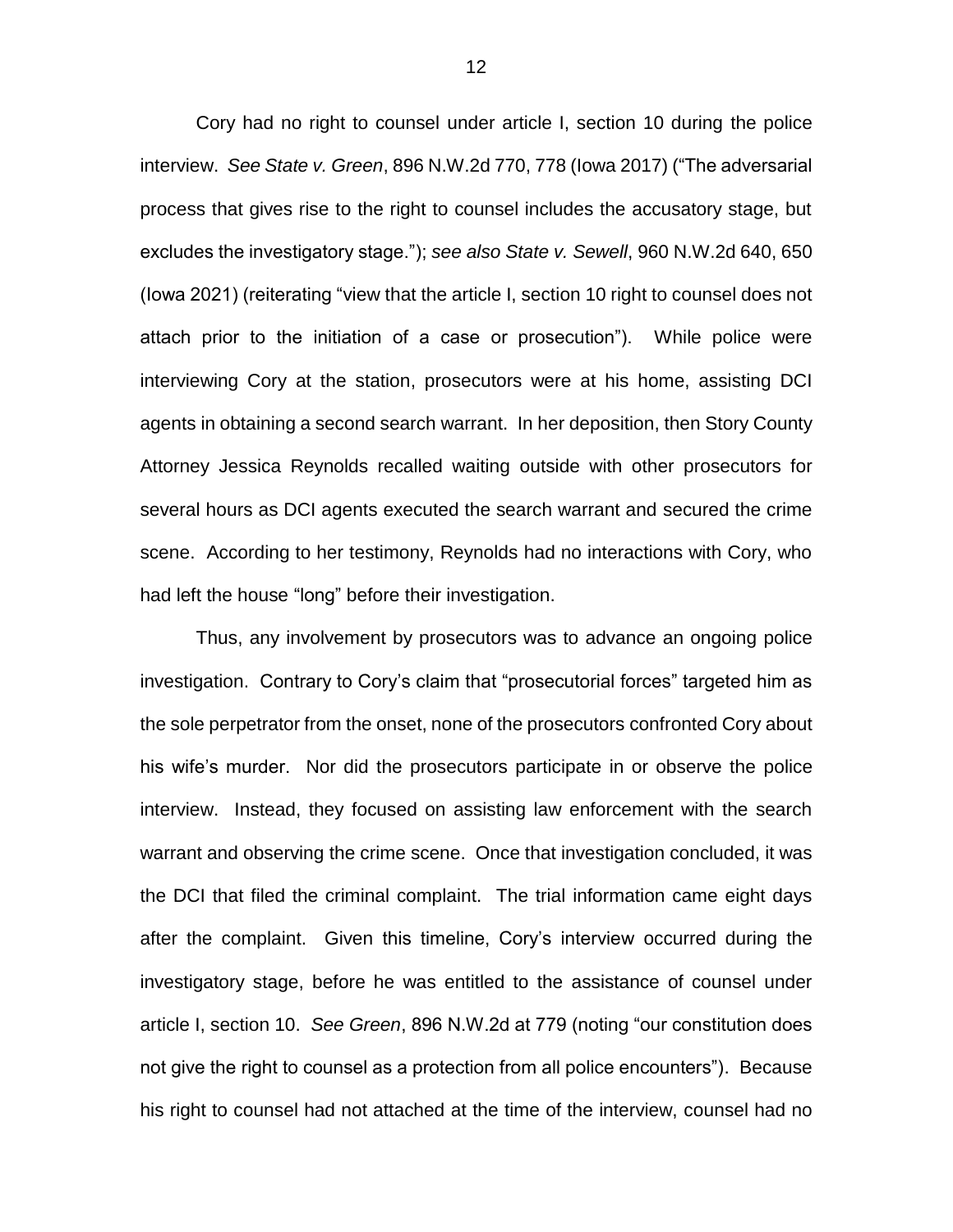duty to raise that argument in the motion to suppress. And the Sixth Amendment did not cover Cory's statements to police before formal charges were filed. So appellate counsel exercised proper judgment in declining to challenge the suppression ruling on that ground. Because neither claim is supported by law, Cory suffered no prejudice.

## **3. Expert Testimony**

Cory next asserts trial counsel should have offered an expert opinion on his alcohol abuse and how "a chronic alcoholic would respond to a stressful situation." According to Cory, information "relating to his alcoholism and medication abuse,  $[4]$ particularly expert evidence explaining to the jury [his] state of mind at the time that his wife was shot, would have been immensely valuable."

Perhaps an expert opinion may have helped the jury understand why Cory stayed in the house for days after purportedly discovering Vallerie's body. But Cory now contends such evidence should have been offered to help explain his mental state "at the time his wife was shot." Expert testimony for that purpose was inadmissible as it went to the specific intent element of first-degree murder. Indeed, defense counsel testified that she refrained from hiring a toxicology expert because Cory decided not to pursue diminished capacity and intoxication defenses, which would have negated the specific intent element.

Counsel continued:

 $\overline{a}$ 

And then as far as what we did want to introduce evidence of his intoxication for, we were just using it as an explanation of why he wouldn't have called the police right away ultimately. And, frankly, he was so obviously an alcoholic, and every single person that we

<sup>4</sup> Cory contends his counsel knew he abused Tramadol, a pain killer, and that "Tramadol interacted with his alcohol."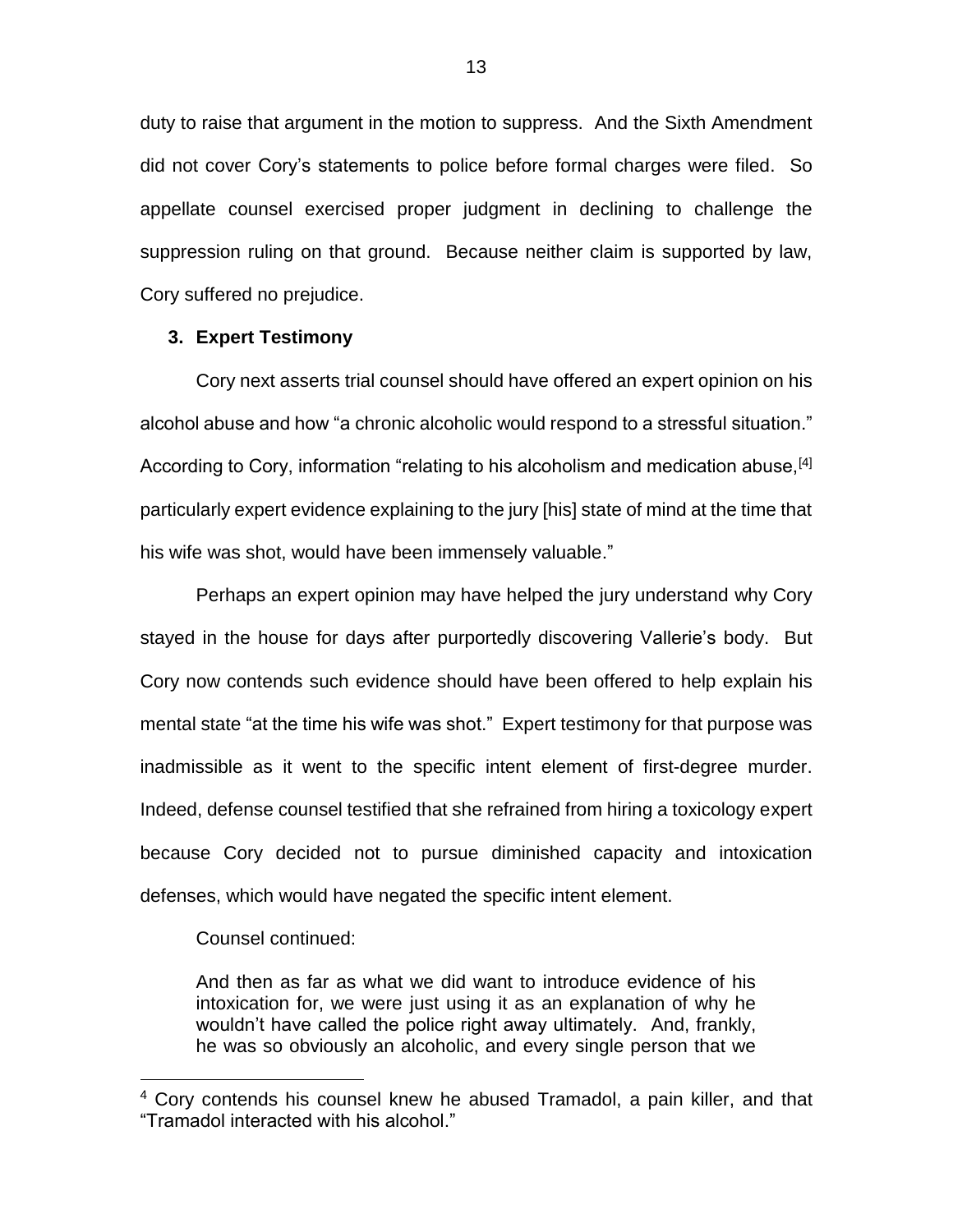talked to was saying he was an alcoholic, and alcoholism is such just—frankly, something that's so common and so many people have so much understanding about, we didn't think we needed an expert to testify to that.

Counsel also noted that hiring an expert would require providing notice to the State. And in her view, the State could then predict what the defense strategy was for trial. Based on counsel's reasoning, we believe the failure to obtain a toxicology expert was a reasonable tactical decision. *See Heaton v. State*, 420 N.W.2d 429, 432 (Iowa 1988) (holding question "whether or not to call an expert witness is a matter of trial strategy"). Thus, counsel breached no duty.

## **4. Opinion Testimony**

Cory next contends he was convicted on improper opinion testimony from Vallerie's niece and DCI Agent Don Schnitker. First, he complains that over trial counsel's objection, the niece testified that Vallerie was reluctant to allow visitors into the house, insinuating Cory was dangerous. Second, Cory points to Schnitker's testimony, likewise admitted over counsel's objection, that Cory listed all of his other firearms, but "intentional[ly]" failed to mention a Ruger Mini-14 .223 rifle—determined to be the murder weapon.

Cory acknowledges trial counsel lodged proper objections, but argues appellate counsel was ineffective in not challenging the court's admission of that evidence. He urges "there is a reasonable probability that, but for this inadmissible evidence, Cory could have received a different result." We disagree.

Even if we accepted that the challenged statements were improper opinions, appellate counsel does not have a duty to raise every conceivable complaint. Cory's experienced state appellate defender testified that choosing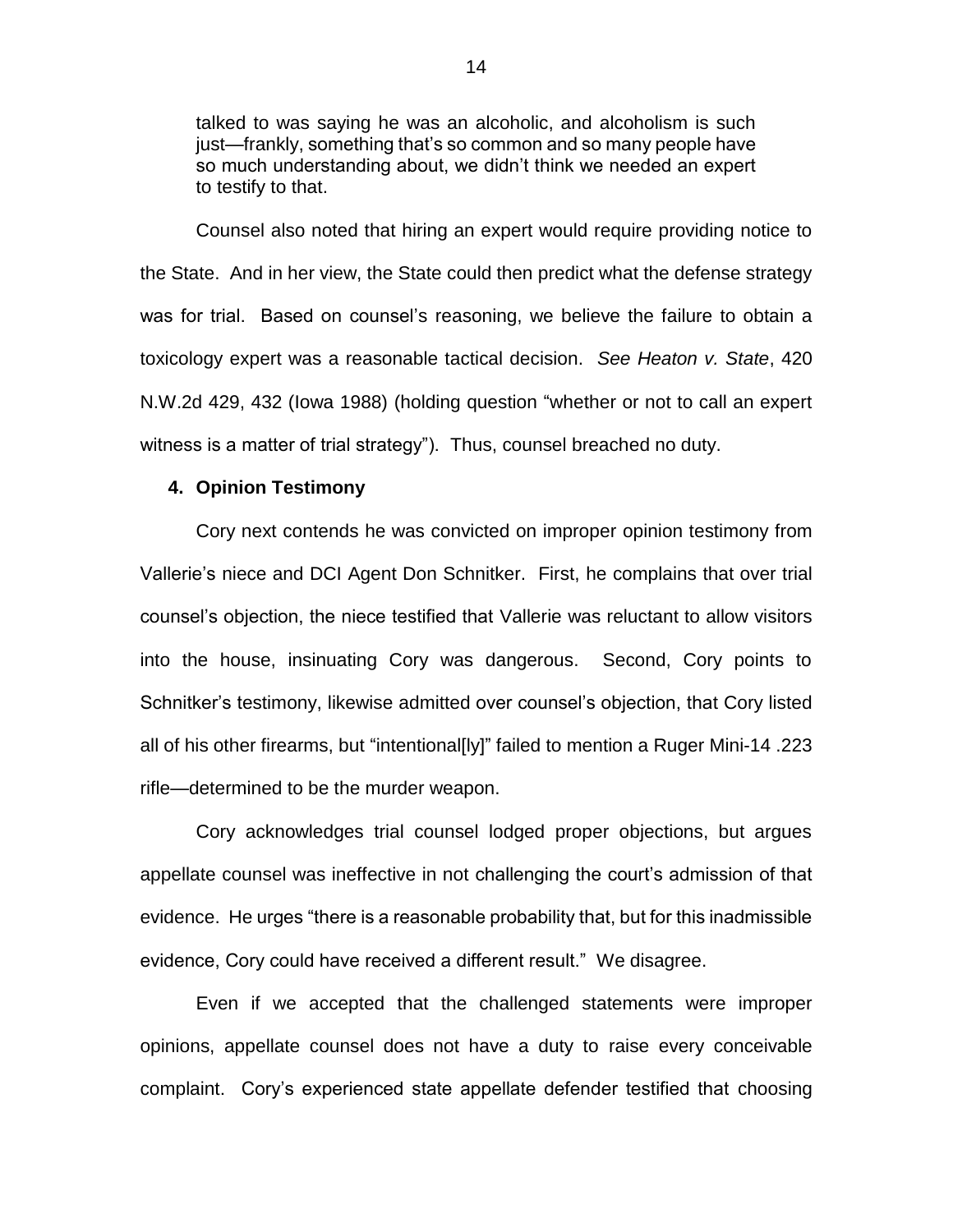more viable issues to brief is a matter of strategy. Indeed, "[s]electing assignments to assert as grounds for reversal is a professional judgment call we are reluctant to second-guess." *Osborn v. State*, 573 N.W.2d 917, 922 (Iowa 1998). "Highly competent appellate lawyers generally assign only the strongest points and rely on them for reversal. That is what counsel sought to do here." *Cuevas v. State*, 415 N.W.2d 630, 633 (Iowa 1987). Cory's appellate counsel performed competently.

Cory also falls short on the prejudice prong. As we noted on direct appeal: "[T]he State presented overwhelming evidence that Cory, a man with an explosive temper and an unstable marriage, used his own rifle to shoot his wife eighteen times." *Cory*, 2015 WL 7567527, at \*9. We see no reasonable probability of a different outcome had counsel raised those evidentiary issues on direct appeal.

## **5. Prosecutorial Misconduct**

Finally, Cory claims trial counsel should have objected to statements in the prosecutor's closing argument. He maintains the prosecutor committed misconduct when he commented that the State's timeline showing the victim died on Friday tracked "Mr. Cory's failure to truly explain where he was on Wednesday and Thursday, his refusal to answer." In Cory's view, the phrases "failure to truly explain" and "refusal to answer" were objectionable remarks on his decision not to testify. *See Griffin v. California*, 380 U.S. 609, 612–15 (1965) (holding prosecutor's comment on defendant's failure to testify violates self-incrimination clause).

But Cory takes those phrases out of context. As the State explains, "the prosecutor was actually referencing Cory's police interview," and *not* his refusal to testify at trial. During a lengthy closing argument, the prosecutor reminded the